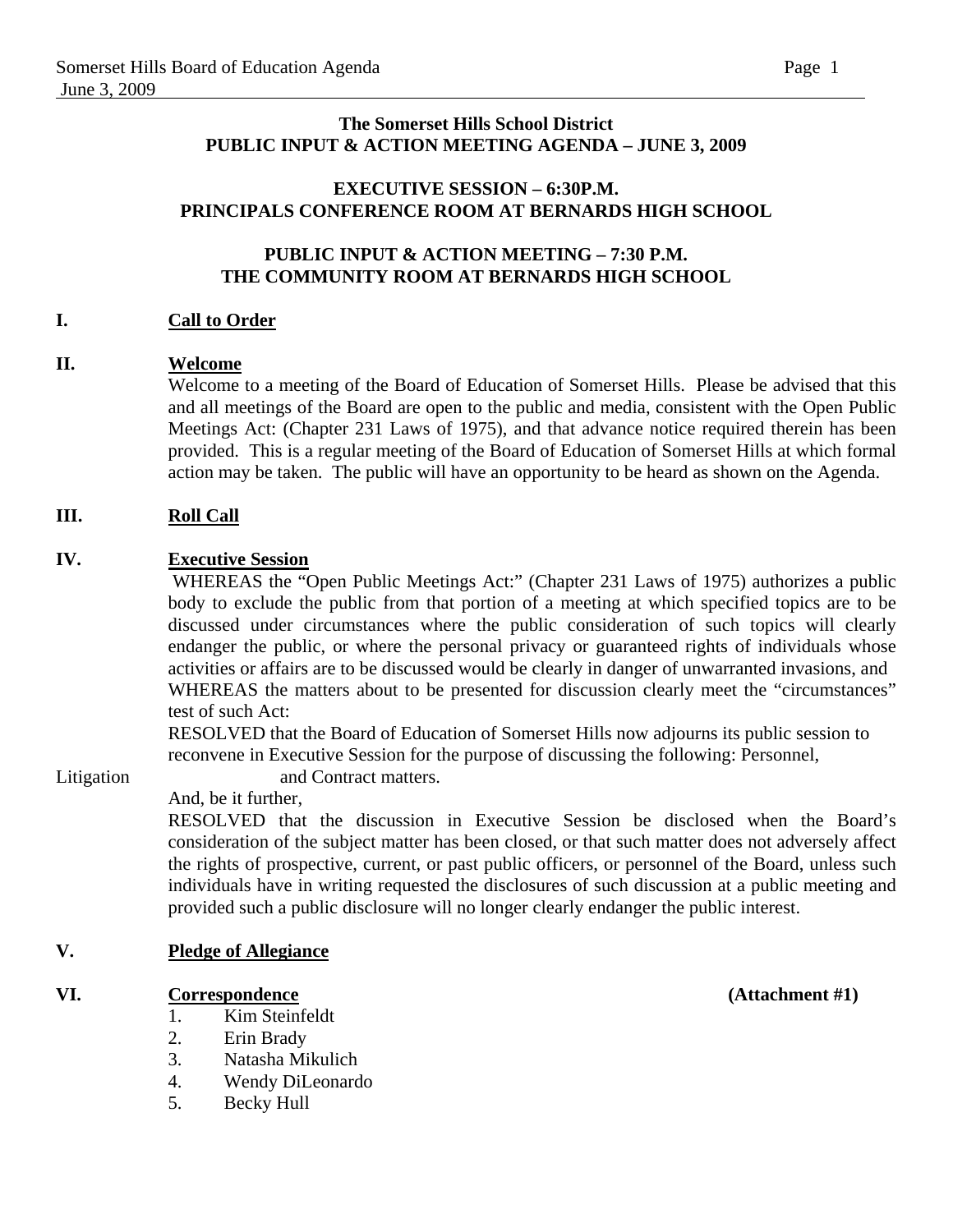- 7. Chris & Denise Thomas
- 8. Transportation Petition HM2 and B6
- 9. Colleen & Stephen Brown
- 10. Keith and Cindy Lynch
- 11. Linda Engleby
- 12. Ryan Coyle
- 13. Michele Pomeranz
- 14. Peter Smith
- 15. Cheryl Keefe

### **VII. Report of the Superintendent**

- 1. Student/Staff Recognition
- 2. Teacher of the Year Board of Education Presentation Somerset Hills Education Foundation Presentation

### **VIII. Public Questions & Comments**

It is the policy of the Board of Education to limit this segment to thirty minutes and to further ask each person to confine their remarks to three minutes. After everyone who wishes to speak has had the opportunity, members of the public will be provided the opportunity to speak a second time. Any of the above may be extended by a majority vote of the Board.

### **IX. Approval of Minutes (Attachment #2)**

Action 1. Approval of Minutes\*

Resolution Resolved, that the Public Input & Action and Executive meeting minutes of May 20, 2009, be approved.

### **X. Finance (Attachment #3)**

- A. Committee Report & Discussion:
- B. Action Items:
- Action 1. Payment of Bills\*
- Resolution WHEREAS, the Board Secretary has presented a check register dated May 28, 2009 covering check numbers 17483 to 17588 in the amount of \$1,722,342.46 with the recommendation that they be paid, and

 Now, therefore, be it Resolved, that the following bills be paid and an itemized list be filed with the minutes of this meeting:

| <b>FUND</b>                | <b>AMOUNT</b>  |
|----------------------------|----------------|
| (10) General Fund          | \$1,702,047.94 |
| (20) Special Revenue Fund  | \$3,741.81     |
| (30) Capital Projects Fund | \$5,025.00     |
| (40) Debt Service Fund     | $-()$ -        |
| (60) Cafeteria Fund        | \$11,527.71    |
| <b>TOTAL</b>               | \$1,722,342.46 |

### Action 2. Approve Out of District Placement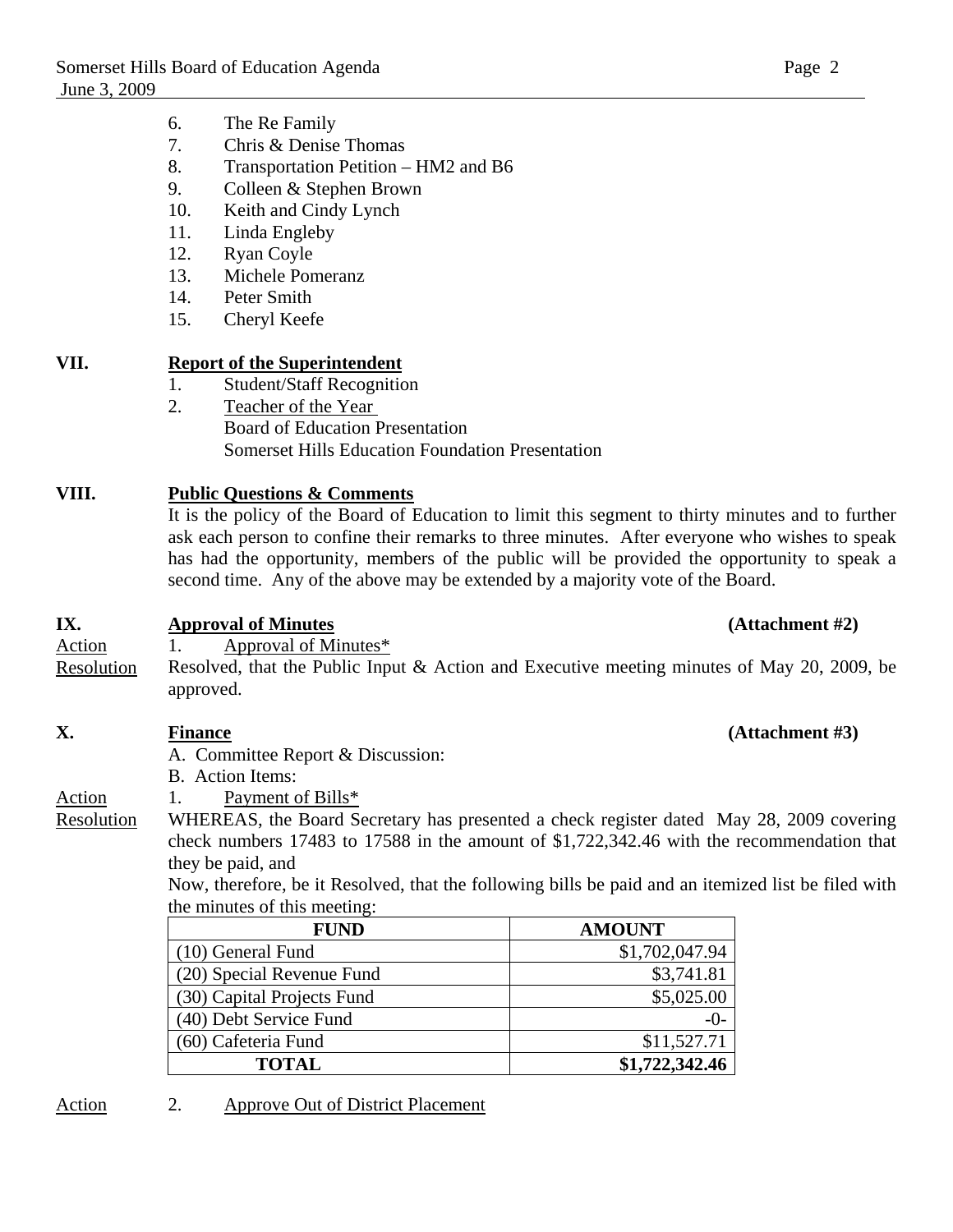Resolution Resolved, that the Somerset Hills Board of Education approve the out of district placement effective May 18, 2009 for student 1175 at the Preschool Autistic Program, Bedminster Elementary School.

### **XI. Curriculum (Attachment #4)**

A. Committee Report & Discussion: B. Action Items:

# Action 1. Approve Field Trips<br>Resolution Resolved, that the Somerset I

Resolved, that the Somerset Hills Board of Education approve the following field trips:

|                             | <b>School</b>                                                                                                                                                              | <b>Trip</b>                                                                                                                                                                                                                                                                       | Date(s)          | # of<br><b>Students</b> | # of<br><b>Faculty</b> | $#$ of<br><b>Chaperone</b><br>S |
|-----------------------------|----------------------------------------------------------------------------------------------------------------------------------------------------------------------------|-----------------------------------------------------------------------------------------------------------------------------------------------------------------------------------------------------------------------------------------------------------------------------------|------------------|-------------------------|------------------------|---------------------------------|
|                             | <b>BHS</b>                                                                                                                                                                 | a) Somerset Hills YMCA<br><b>Wellness Program</b><br><b>BHS</b> Students                                                                                                                                                                                                          | 6/9/09           | 10                      | $\overline{2}$         | $\overline{0}$                  |
|                             | <b>BHS</b>                                                                                                                                                                 | <b>Nike Outdoor Nationals</b><br>Greensboro, NC<br><b>BHS Girls Track Team</b>                                                                                                                                                                                                    | $6/18-$<br>20/09 | $\overline{4}$          | 1                      | $\overline{2}$                  |
| <b>Action</b><br>Resolution | 2.                                                                                                                                                                         | Approve BHS AP Course Title Change*<br>Resolved, that the Somerset Hills Board of Education approve course title change "AP Physics"<br>to "AP Physics-C" (to distinguish it from the "B" level course) beginning in 2009-2010.                                                   |                  |                         |                        |                                 |
| <u>Action</u><br>Resolution | Approve Comprehensive Guidance Plan K-12*<br>3.<br>Resolved, that the Somerset Hills Board of Education adopt the K-12 Comprehensive Guidance<br>Plan beginning 2008-2009. |                                                                                                                                                                                                                                                                                   |                  |                         |                        |                                 |
| Action<br><b>Resolution</b> | 4.                                                                                                                                                                         | <b>Approve BHS Textbook Adoption*</b><br>Resolved, that the Somerset Hills Board of Education approve the following textbook for BHS<br>Acting Troupe for 2009-2010 school year:<br>The Actor's Checklist: Creating the Complete Character (2007)<br>Publisher: Thomson Wadsworth |                  |                         |                        |                                 |
| Action<br>Resolution        | 5.                                                                                                                                                                         | <b>Approve BHS Textbook Adoption*</b><br>Resolved, that the Somerset Hills Board of Education approve the following textbook for BHS<br>Theatre I&II for 2009-2010 school year:<br>The Theater Experience, 3rd edition (2007)<br>Publisher: McGraw Hill                           |                  |                         |                        |                                 |

Action 6. Approve BHS Play\* Resolution Resolved, that the Somerset Hills Board of Education approve the following BHS play for use in 2009-2010 school year: Peter Pan: A Fantasy in Five Acts (1956)

Publisher: Samuel French, Inc.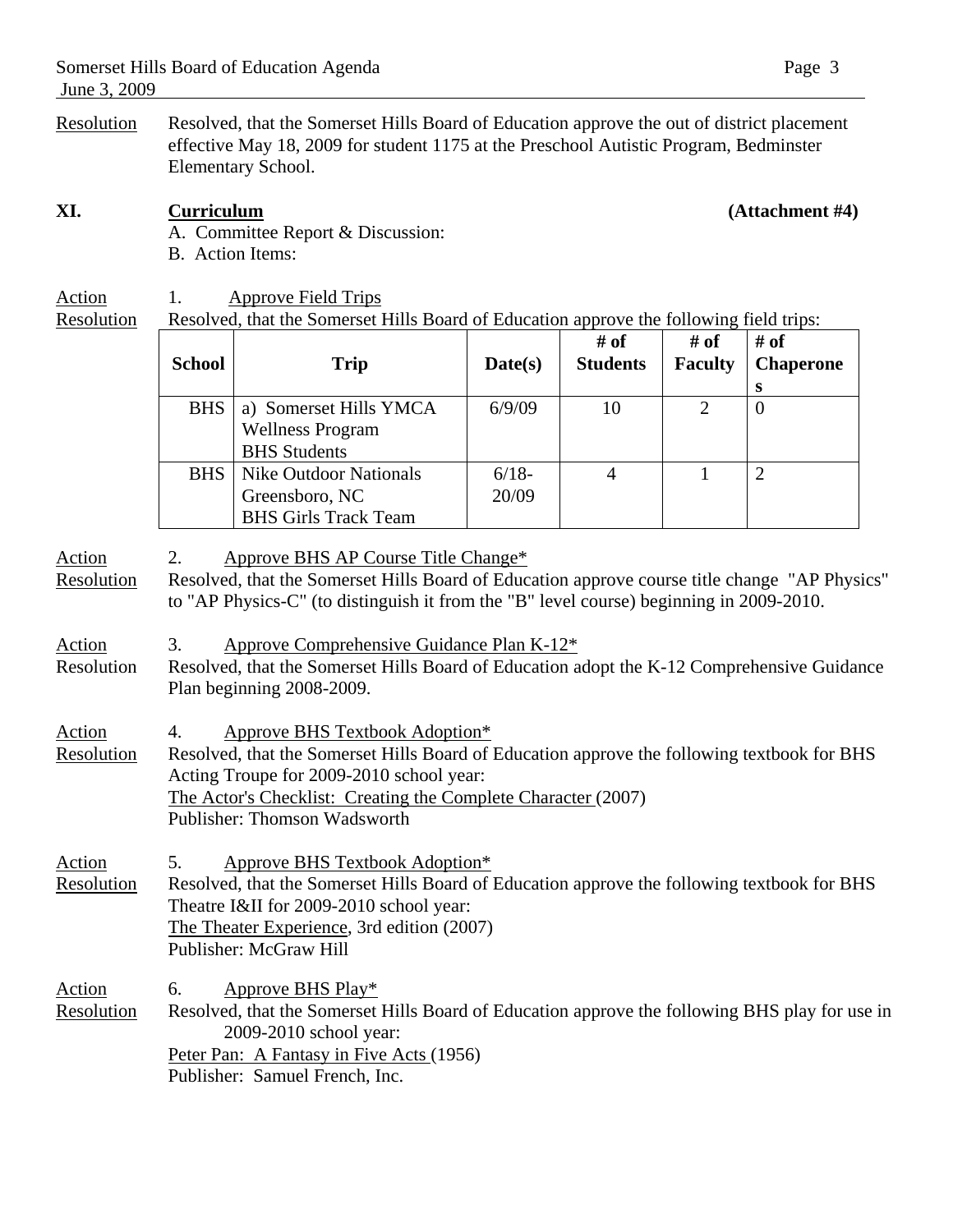Action 7. Approve BMS Bell Schedule 2009-2010

Resolution Resolved, that the Somerset Hills Board of Education approve the 2009-2010 Bell Schedule for Bernardsville Middle School:

| Regular Schedule |                |              |  |  |
|------------------|----------------|--------------|--|--|
| Arrive: 7:45     |                |              |  |  |
|                  | $7:50 - 8:40$  | (50 Minutes) |  |  |
| 2                | 8:43-9:28      | (45 Minutes) |  |  |
| 3                | 9:31-10:16     | (45 Minutes) |  |  |
| $\overline{A}$   | 10:19-11.04    | (45 Minutes) |  |  |
| 5A               | 11:07-11:30    | (23 Minutes) |  |  |
| 5B               | 11:33-11:56    | (23 Minutes) |  |  |
| 5C               | 11:59-12:22    | (23 Minutes) |  |  |
| 6                | $12:25 - 1:10$ | (45 Minutes) |  |  |
| 7                | $1:13 - 1:58$  | (45 Minutes) |  |  |
| 8                | $2:01 - 2:46$  | (45 Minutes) |  |  |

Delayed Opening, Early Dismissal and Assembly Schedules to be approved on June 24, 2009

Action 8. Approve BHS Bell Schedule 2009-2010\*<br>Resolution Resolved, that the Somerset Hills Board of Educa

Resolved, that the Somerset Hills Board of Education approve the 2009-2010 Bell Schedule for Bernardsville High School:

| Regular                |                 |                        |  |  |
|------------------------|-----------------|------------------------|--|--|
| $\mathbf{1}$           | $7:45 - 8:27$   | (42 minutes)           |  |  |
| $\overline{c}$         | $8:31 - 9:16$   | (45 minutes)           |  |  |
| 3                      | $9:20 - 10:02$  | (42 minutes)           |  |  |
| $\overline{4}$         | $10:06 - 10:48$ | (42 minutes)           |  |  |
| 5                      | $10:52 - 11:34$ | (42 minutes)           |  |  |
| 6                      | $11:38 - 12:20$ | (42 minutes)           |  |  |
| $\overline{7}$         | $12:24 - 1:06$  | (42 minutes)           |  |  |
| 8                      | $1:10 - 1:52$   | (42 minutes)           |  |  |
| 9                      | $1:56 - 2:41$   | $(45 \text{ minutes})$ |  |  |
|                        | Delayed         |                        |  |  |
| $\mathbf{1}$           | $9:45 - 10:15$  | (30 minutes)           |  |  |
| $\overline{c}$         | $10:18 - 10:51$ | (33 minutes)           |  |  |
| 3                      | $10:54 - 11:24$ | (30 minutes)           |  |  |
| $\overline{4}$         | $11:27 - 11:57$ | (30 minutes)           |  |  |
| 5                      | $12:00 - 12:30$ | (30 minutes)           |  |  |
| 6                      | $12:33 - 1:03$  | (30 minutes)           |  |  |
| 7                      | $1:06 - 1:36$   | (30 minutes)           |  |  |
| 8                      | $1:39 - 2:09$   | (30 minutes)           |  |  |
| 9                      | $2:12 - 2:45$   | (33 minutes)           |  |  |
| <b>Early Dismissal</b> |                 |                        |  |  |
| 1                      | $7:45 - 8:12$   | $(27 \text{ minutes})$ |  |  |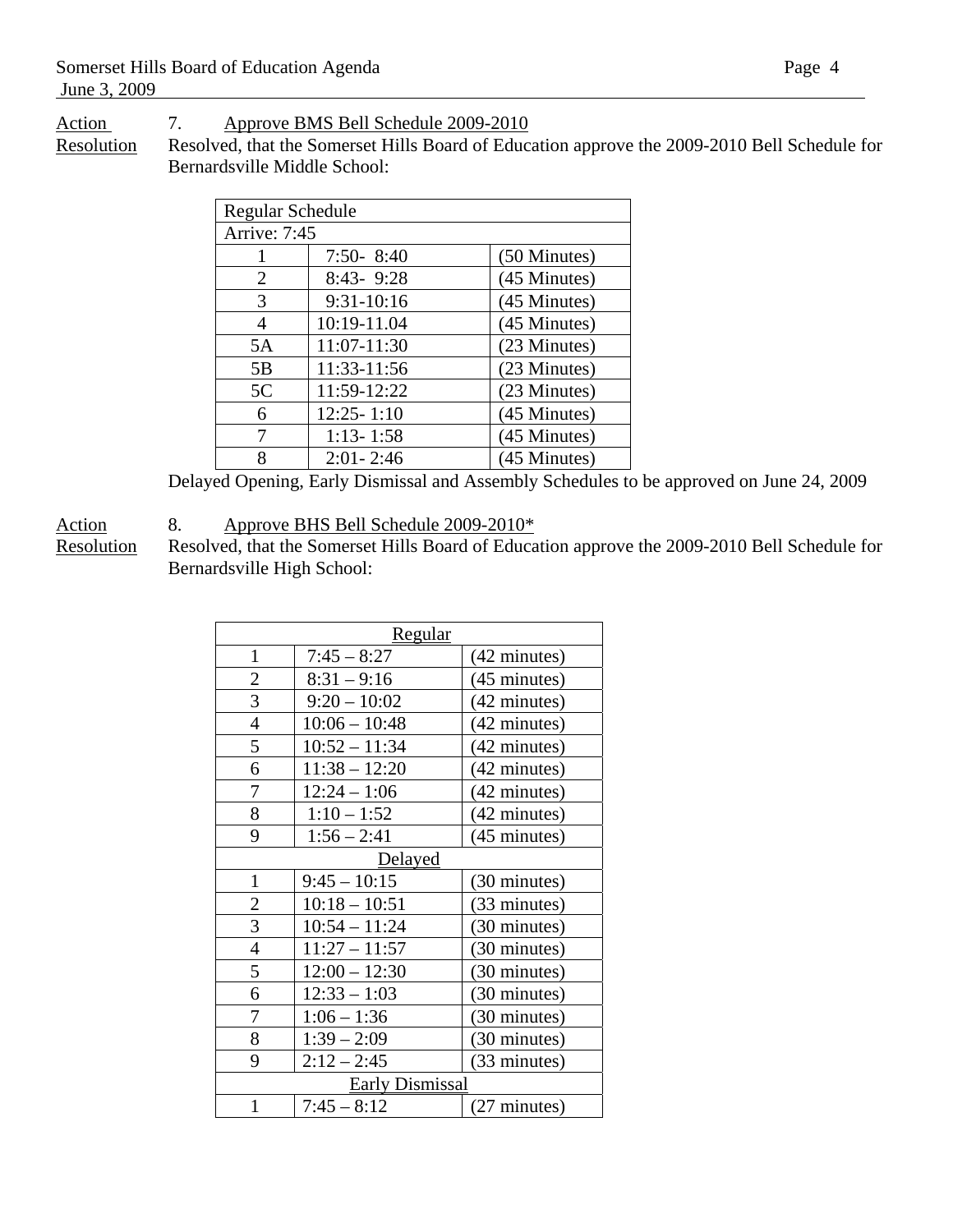| $\overline{\mathbf{c}}$ | $8:15 - 8:42$   | (27 minutes) |
|-------------------------|-----------------|--------------|
| 3                       | $8:45 - 9:12$   | (27 minutes) |
| $\overline{4}$          | $9:15 - 9:42$   | (27 minutes) |
| 5                       | $9:45 - 10:12$  | (27 minutes) |
| 6                       | $10:15 - 10:42$ | (27 minutes) |
| 7                       | $10:45 - 11:12$ | (27 minutes) |
| 8                       | $11:15 - 11:42$ | (27 minutes) |
| 9                       | $11:45 - 12:15$ | (30 minutes) |
|                         | <b>Assembly</b> |              |
| 1                       | $7:45 - 8:22$   | (37 minutes) |
| $\overline{2}$          | $8:26 - 9:03$   | (37 minutes) |
| <b>HR</b>               | $9:07 - 9:10$   | (3 minutes)  |
| Assembly                | $9:13 - 9:58$   | (45 minutes) |
| 3                       | $10:02 - 10:39$ | (37 minutes) |
| $\overline{4}$          | $10:43 - 11:20$ | (37 minutes) |
| 5                       | $11:24 - 12:01$ | (37 minutes) |
| 6                       | $12:05 - 12:42$ | (37 minutes) |
| 7                       | $12:46 - 1:23$  | (37 minutes) |
| 8                       | $1:27 - 2:04$   | (37 minutes) |
| 9                       | $2:08 - 2:45$   | (37 minutes) |

### Action 9. Approve BHS Course Title Change\*

Resolution Resolved, that the Somerset Hills Board of Education approve BHS semester course titled Photography Techniques to Digital Photography for the 2009-2010 school year.

- Action 10. Approve BHS Course Title Change\*
- Resolution Resolved, that the Somerset Hills Board of Education approve BHS semester course titled Photography Applications to Photoshop for the 2009-2010 school year.

### **XII. Facilities & Operations**

- A. Committee Report & Discussion:
- B. Action Items:

### Action 1. Approve Award of Bids for BHS Parking Lot and Track Project<sup>\*</sup> Resolution (Bid award to be included as addendum on June 3, 2009)

- Action 2. Approve Acceptance of Gift of Turf Field from the Somerset Hills Athletic Facilities Foundation
- Resolution Resolved, that the Somerset Hills Board of Education accept, with gratitude, the generous gift of the Olcott Turf Field from the Somerset Hills Athletic Facilities Foundation.

**XIII. Policy (Attachment #5)**

- A. Committee Report & Discussion:
- B. Action Items: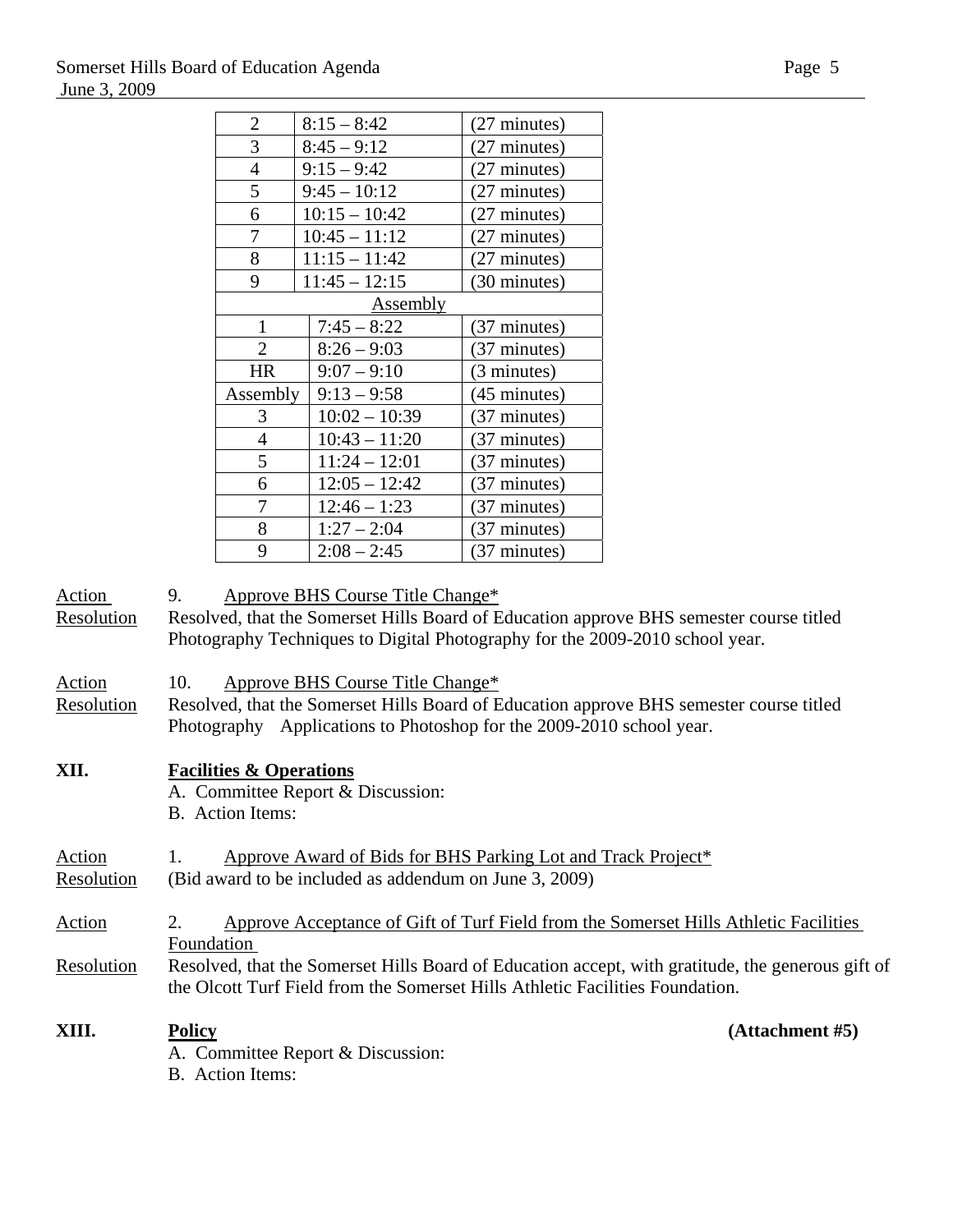| <u>Action</u><br>Resolution | First Reading Policy #8210 School Year<br>1.<br>Resolved, that the Somerset Hills Board of Education approve the first reading of Policy #8210<br>School Year.                                                                                                                                 |
|-----------------------------|------------------------------------------------------------------------------------------------------------------------------------------------------------------------------------------------------------------------------------------------------------------------------------------------|
| Action<br>Resolution        | First Reading Policy #2340 Field Trips<br>2.<br>Resolved, that the Somerset Hills Board of Education approve the first reading of policy #2340<br>Field Trips.                                                                                                                                 |
| XIV.                        | <b>Personnel</b><br>(Attachment #6)<br>A. Committee Report & Discussion:<br>B. Action Items:<br>All personnel action is on the recommendation of the Superintendent.                                                                                                                           |
| <u>Action</u><br>Resolution | Approve Appointment of Social Studies Teacher*<br>1.<br>Resolved, that the Somerset Hills Board of Education approves the appointment<br>of Theresa Peppe, social studies teacher at Bernards High School, Level BA,<br>Step 1, at an annual salary of \$50,230 for the 2009-2010 school year. |
| Action<br>Resolution        | <b>Approve Appointment of Occupational Therapist</b><br>2.<br>Resolved, that the Somerset Hills Board of Education approves the appointment<br>of Jill Roll, occupational therapist for the district, Level MA, Step 12, at an<br>annual salary of \$68,453 for the 2009-2010 school year.     |
| <u>Action</u><br>Resolution | Approve PAC Light & Sound Operators*<br>3.<br>Resolved, that the Somerset Hills Board of Education approves the following<br>employees at a stipend of \$38/hour for the 2009-2010 school year:<br>Judi Martin<br>James Ferrara<br><b>Mark Prunty</b>                                          |
| Action<br>Resolution        | <b>Approval of Substitute Callers</b><br>4.<br>Resolved, that the Somerset Hills Board of Education approves the following<br>substitute callers at a stipend of \$25.78/hour for the 2009-2010 school year:<br>Patricia Boteler<br>Deborah Meyer<br>Robin Nickell                             |
| <u>Action</u><br>Resolution | <b>Adjustment of Summer Hours</b><br>5.<br>Resolved, that the Somerset Hills Board of Education adjust summer hours for the<br>following staff member:<br>Anne Connor<br>not to exceed 8 days                                                                                                  |
| <u>Action</u><br>Resolution | <b>Approval of Job Descriptions</b><br>6.<br>Resolved, that the Somerset Hills Board of Education approves the following job<br>descriptions:<br><b>School Social Worker</b><br>a)                                                                                                             |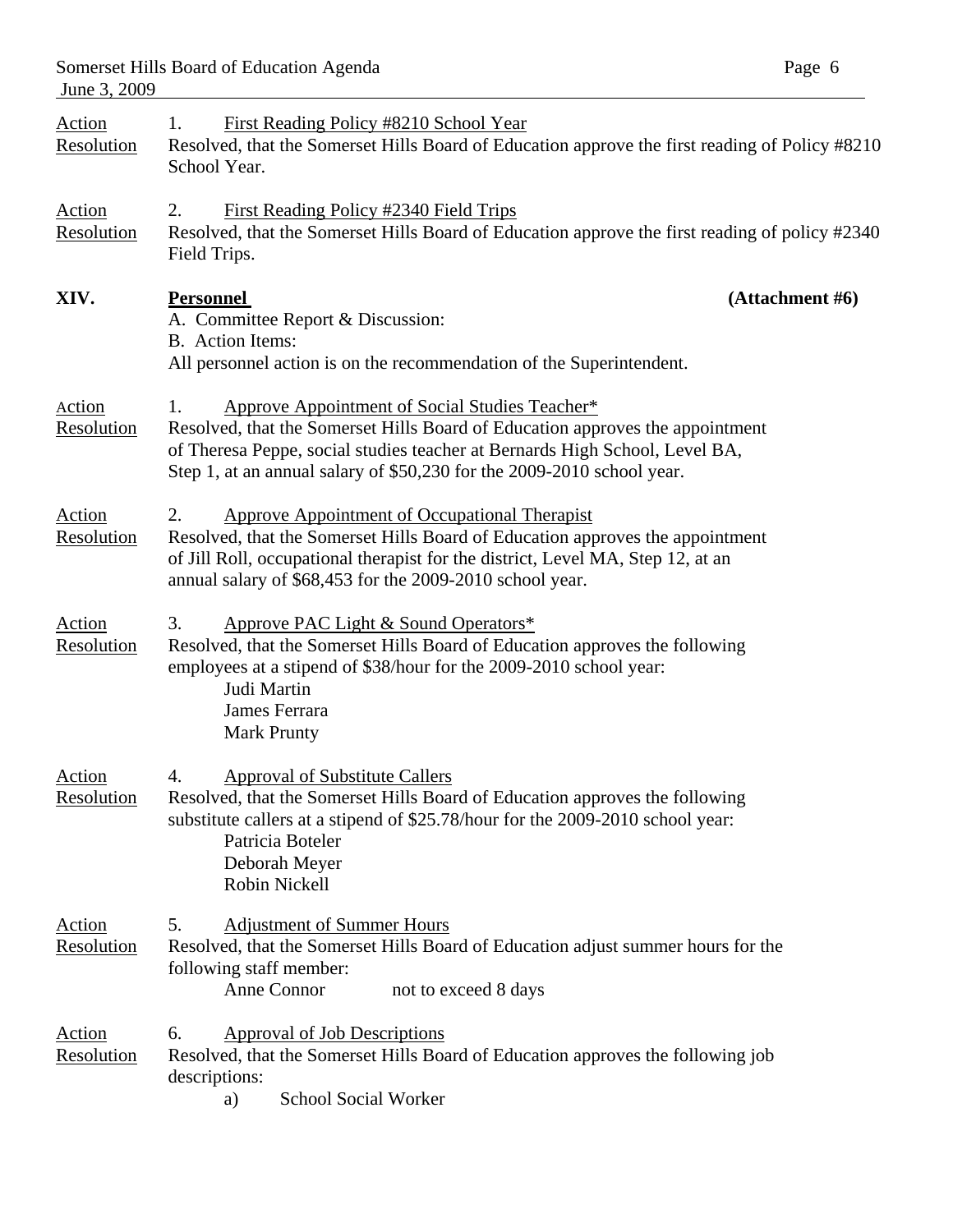|                             | b)<br>$\mathbf{c})$<br>d)                                                                                                                                                                                                                                     | School Psychologist<br>Learning Disabilities Teacher-Consultant<br>Speech Language Specialist |                |               |        |  |  |  |
|-----------------------------|---------------------------------------------------------------------------------------------------------------------------------------------------------------------------------------------------------------------------------------------------------------|-----------------------------------------------------------------------------------------------|----------------|---------------|--------|--|--|--|
| <u>Action</u><br>Resolution | 7.<br><b>Approval of Permanent Substitute</b><br>Resolved, that the Somerset Hills Board of Education approves the transfer of<br>Karen Hager, middle school cycle teacher to district permanent substitute,<br>effective June 1, 2009 through June 30, 2009. |                                                                                               |                |               |        |  |  |  |
| Action                      | 8.                                                                                                                                                                                                                                                            | Reappointment of Regular/Special Education/Library Paraprofessionals*                         |                |               |        |  |  |  |
| Resolution                  |                                                                                                                                                                                                                                                               | Resolved, that the Somerset Hills Board of Education approves the reappointment               |                |               | of the |  |  |  |
|                             |                                                                                                                                                                                                                                                               | following instructional, special education, and library paraprofessionals for                 |                |               | the    |  |  |  |
| 2009-2010 school            |                                                                                                                                                                                                                                                               | year:                                                                                         |                |               |        |  |  |  |
|                             |                                                                                                                                                                                                                                                               |                                                                                               | <b>Step</b>    | <b>Salary</b> |        |  |  |  |
|                             | Maryann Amiano                                                                                                                                                                                                                                                | Bedwell-Spec. Ed. $-3.8$ hrs/day                                                              | 5              | 13,115        |        |  |  |  |
|                             | Cecelia Beekman                                                                                                                                                                                                                                               | Bedwell-Library $-7$ hrs/day                                                                  | 5              | 24,159        |        |  |  |  |
|                             | Patricia Boteler                                                                                                                                                                                                                                              | Bedwell-Spec. Ed. $-7$ hrs/day                                                                | 10             | $31,284*$     |        |  |  |  |
|                             | Janice Bowden                                                                                                                                                                                                                                                 | Bedwell-Spec. Ed. $-7$ hrs/day                                                                | 8              | 27,684        |        |  |  |  |
|                             | Ilona Coheleach                                                                                                                                                                                                                                               | Bedwell-Spec. Ed. - 7 hrs/day                                                                 | $\tau$         | 26,359        |        |  |  |  |
|                             | Amal George                                                                                                                                                                                                                                                   | Bedwell-Spec. Ed. $-3.8$ hrs/day                                                              | 9              | 15,829        |        |  |  |  |
|                             | Joan Gray                                                                                                                                                                                                                                                     | Bedwell-Spec. Ed. $-7$ hrs/day                                                                | $\tau$         | 26,359        |        |  |  |  |
|                             | Lisa Klocinski                                                                                                                                                                                                                                                | Bedwell-Regular $-3.8$ hrs/day                                                                | $8\,$          | 13,310        |        |  |  |  |
|                             | Kari Landers                                                                                                                                                                                                                                                  | Bedwell-Spec. Ed. $-7$ hrs/day                                                                | 5              | 24,159        |        |  |  |  |
|                             | Cynthia Matero                                                                                                                                                                                                                                                | Bedwell-Regular - 3.8 hrs/day                                                                 | 9              | $14,340*$     |        |  |  |  |
|                             | Gail Moose                                                                                                                                                                                                                                                    | Bedwell-Regular $-3.8$ hrs/day                                                                | <b>OG</b>      | $15,825*$     |        |  |  |  |
|                             | Nancy Negri                                                                                                                                                                                                                                                   | Bedwell-Spec. $Ed - 7$ hrs/day                                                                | 9              | 29,159        |        |  |  |  |
|                             | <b>Marianne Parciak</b>                                                                                                                                                                                                                                       | Bedwell-Spec. Ed. $-7$ hrs/day                                                                | $2 - 3$        | 23,399        |        |  |  |  |
|                             | <b>Joanne Petty</b>                                                                                                                                                                                                                                           | Bedwell-Spec. Ed. $-3.8$ hrs/day                                                              | $2 - 3$        | 12,702        |        |  |  |  |
|                             | Cindy Riley                                                                                                                                                                                                                                                   | Bedwell-Spec. Ed. $-7$ hrs/day                                                                | 10             | $31,284*$     |        |  |  |  |
|                             | Martha Santini                                                                                                                                                                                                                                                | Bedwell-Regular $-3.8$ hrs/day                                                                | $\overline{4}$ | 11,990        |        |  |  |  |
|                             | Nona Schonbachler                                                                                                                                                                                                                                             | Bedwell-Spec. Ed. $-7$ hrs/day                                                                | 10             | $31,284*$     |        |  |  |  |
|                             | Dianna Shack                                                                                                                                                                                                                                                  |                                                                                               | 9              | 29,159        |        |  |  |  |
|                             |                                                                                                                                                                                                                                                               | Bedwell-Spec. Ed. $-7$ hrs/day                                                                |                |               |        |  |  |  |
|                             | <b>Colleen Sutton</b>                                                                                                                                                                                                                                         | Bedwell-Spec. Ed. $-3.8$ hrs/day                                                              | $2 - 3$        | 12,702        |        |  |  |  |
|                             | Deborah Vaughn                                                                                                                                                                                                                                                | Bedwell-Regular $-3.8$ hrs/day                                                                | 4              | 11,990        |        |  |  |  |
|                             | Jean White                                                                                                                                                                                                                                                    | Bedwell-Regular $-3.8$ hrs/day                                                                | 9              | 13,840        |        |  |  |  |
|                             | Myrna Zerjav                                                                                                                                                                                                                                                  | Bedwell-Regular $-3.8$ hrs/day                                                                | $\tau$         | 12,775        |        |  |  |  |
|                             | Colleen Zuppa                                                                                                                                                                                                                                                 | Bedwell-Spec.Ed. $-7$ hrs/day                                                                 | 10             | 30,784        |        |  |  |  |
|                             | <b>Margaret Boyce</b>                                                                                                                                                                                                                                         | $MS-Spec. Ed. - 7 hrs/day$                                                                    | 10             | $31,284*$     |        |  |  |  |
|                             | Pamela Crerand                                                                                                                                                                                                                                                | $MS-Spec. Ed. - 7 hrs/day$                                                                    | 6              | 25,184        |        |  |  |  |
|                             | Lori DeVito                                                                                                                                                                                                                                                   | $MS-Spec.Ed. - 3.8 hrs/day$                                                                   | 4              | 12,767        |        |  |  |  |
|                             | Teresa Mastrobuoni                                                                                                                                                                                                                                            | $MS-Spec. Ed. - 7 hrs/day$                                                                    | 10             | $31,284*$     |        |  |  |  |
|                             | Joan Weller                                                                                                                                                                                                                                                   | $MS-Library - 7 hrs/day$                                                                      | 10             | 30,784        |        |  |  |  |
|                             | Gail Blake                                                                                                                                                                                                                                                    | $HS-Spec. Ed. - 7 hrs/day$                                                                    | 10             | $31,284*$     |        |  |  |  |
|                             | David Carmon                                                                                                                                                                                                                                                  | $HS-Spec. Ed. - 7 hrs/day$                                                                    | $2 - 3$        | 23,399        |        |  |  |  |
|                             | Wolfram Huschke                                                                                                                                                                                                                                               | $HS-Spec. Ed. - 7 hrs/day$                                                                    | 8              | 27,684        |        |  |  |  |
|                             | Sheila Marchetta                                                                                                                                                                                                                                              | HS-Library-7 hrs/day                                                                          | 10             | 31,284 *      |        |  |  |  |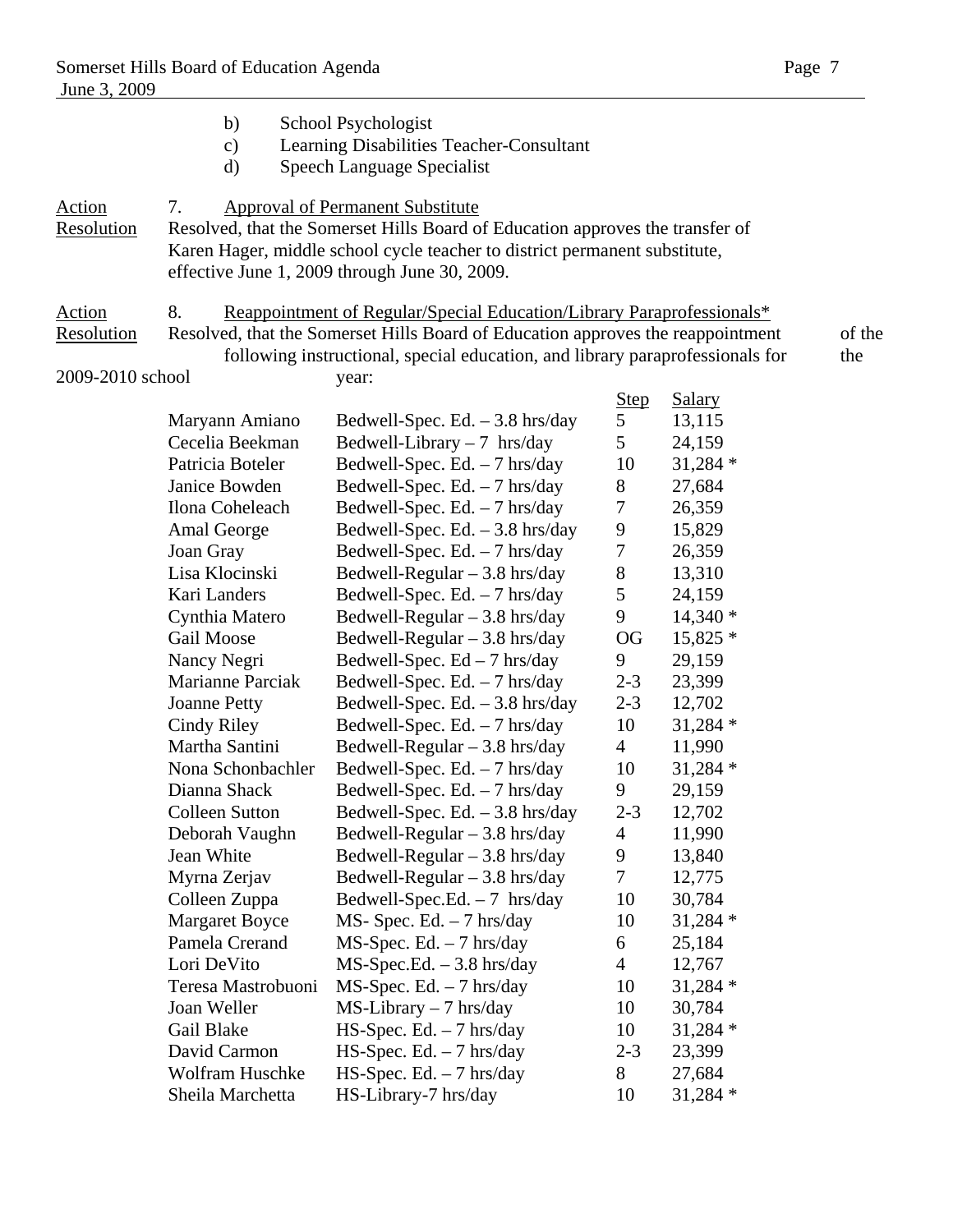|                             | 7<br>Gillian Overton<br>$HS-Spec. Ed. - 7 hrs/day$<br>26,359<br>* Includes \$500 longevity                                                                                                                                                                                                                                                                                                                                                                                                                                                                                                                                                |  |  |  |  |
|-----------------------------|-------------------------------------------------------------------------------------------------------------------------------------------------------------------------------------------------------------------------------------------------------------------------------------------------------------------------------------------------------------------------------------------------------------------------------------------------------------------------------------------------------------------------------------------------------------------------------------------------------------------------------------------|--|--|--|--|
| <b>Action</b><br>Resolution | 9.<br><b>Approval of Van Drivers</b><br>Resolved, that the Somerset Hills Board of Education approves the following van<br>drivers for the 2009-2010 school year:<br>Eric Calabrese<br>Pat Lott                                                                                                                                                                                                                                                                                                                                                                                                                                           |  |  |  |  |
|                             | Chris Habermas<br>Joe Milde                                                                                                                                                                                                                                                                                                                                                                                                                                                                                                                                                                                                               |  |  |  |  |
|                             | James Ferrara<br><b>Courter Smith</b>                                                                                                                                                                                                                                                                                                                                                                                                                                                                                                                                                                                                     |  |  |  |  |
|                             | John Grund<br>Dave Szostak                                                                                                                                                                                                                                                                                                                                                                                                                                                                                                                                                                                                                |  |  |  |  |
| <b>Action</b><br>Resolution | 10.<br><b>Approval of Department Coordinators*</b><br>Resolved, that the Somerset Hills Board of Education approves the following staff<br>members as Department Coordinators at the high school for the 2009-2010 school<br>year, to be paid at their hourly per diem rate:<br>Dianne Berger<br><b>Special Education</b><br>Tom DiMarco<br>Science<br>Jeff Falzarano<br>English<br>Paula Gray<br>Mathematics<br>Craig Meyer<br>Design and Technology<br>Joe Milde<br><b>Physical Education</b><br><b>Courter Smith</b><br><b>Social Studies</b><br>Fred Trumpy<br>Visual & Performing Arts<br><b>Theresa DeRoberts</b><br>World Language |  |  |  |  |
| Action<br>Resolution        | 11.<br><b>Approval of Band Camp Instructors</b><br>Resolved, that the Somerset Hills Board of Education approves the following<br>instructors for band camp August 27 – September 4, 2009:<br>Anne Connor<br><b>Band Parents Account</b><br><b>Band Parents Account</b><br>Tom Mulvaney<br>Fred Trumpy<br>Marching Band: Director stipend<br>Jason Snyder<br>Marching Band: Asst. Percussion stipend<br>Scott Lefurge<br>Marching Band: Asst. Front stipend<br>Vacant<br>Marching Band: Asst. Marching stipend                                                                                                                            |  |  |  |  |
| <b>Action</b><br>Resolution | 12.<br>Approval of Substitute*<br>Resolved, that the Somerset Hills Board of Education approves the following substitute teacher<br>for the remainder of 2008-2009 and the 2009-2010 school year:<br>Matthew Engleby<br>Sub Certificate                                                                                                                                                                                                                                                                                                                                                                                                   |  |  |  |  |
| Action<br>Resolutions       | 13.<br>Approval of Athletic/Co-Curricular Positions<br>Resolved, that the Somerset Hills Board of Education approves the following<br>athletic/co-curricular positions for the 2009-2010 school year:<br>A) BHS Athletic Stipend Positions*                                                                                                                                                                                                                                                                                                                                                                                               |  |  |  |  |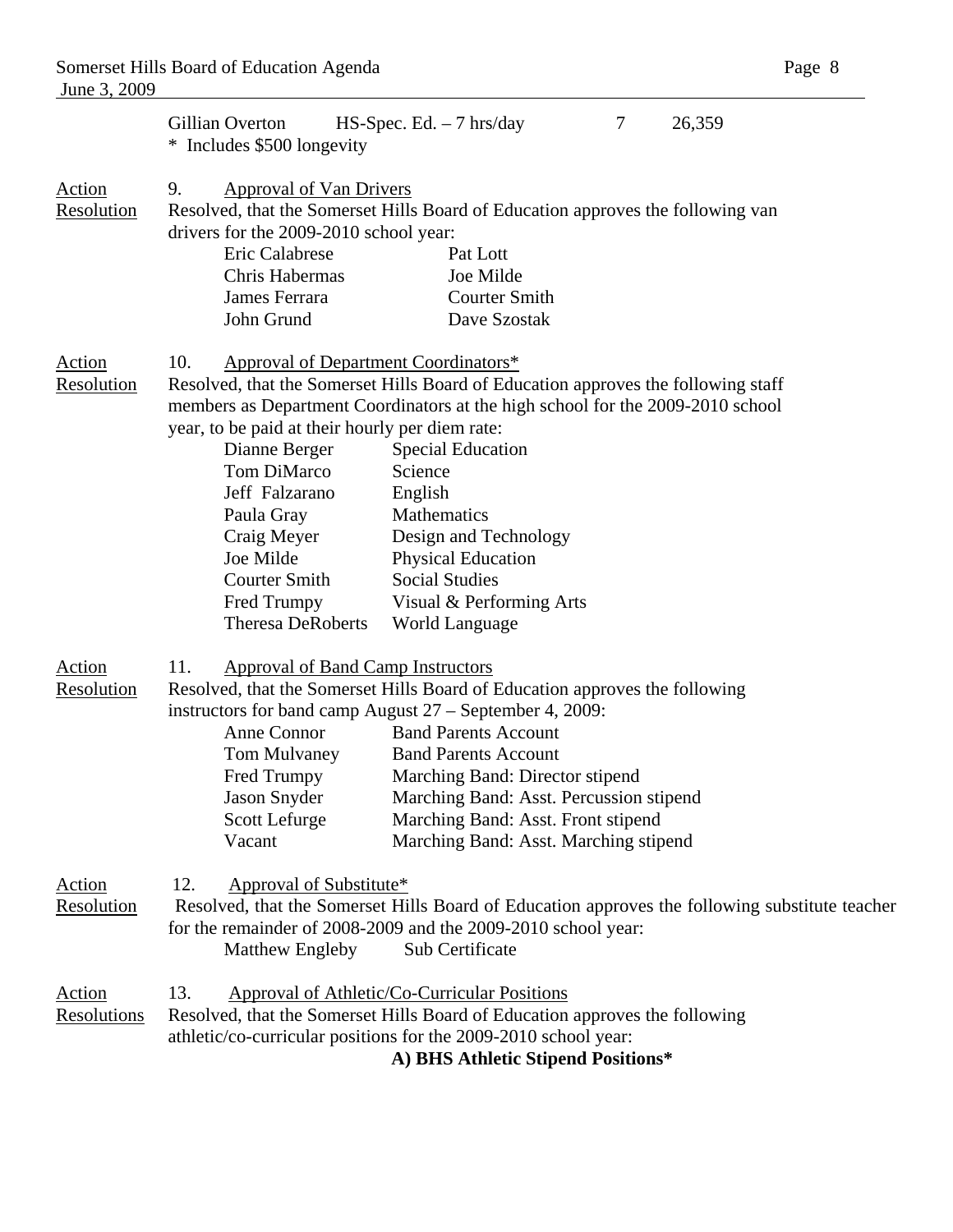|                                  | <b>PERSON</b>         |                |
|----------------------------------|-----------------------|----------------|
| <b>POSITION</b>                  | <b>RECOMMENDED</b>    | <b>STIPEND</b> |
| <b>FALL</b>                      |                       |                |
| <b>Assistant AD: Fall</b>        | <b>VACANT</b>         | 3,800          |
| Cheerleading: Fall Head          | Holly Jongema         | 4,714          |
| Cheerleading: Fall Asst.         | Amy Madddaluna        | 3,534          |
| <b>Cross Country: Head</b>       | Dave Szostak          | 7,168          |
| Cross Country: Assistant         | <b>Tom DiMarco</b>    | 4,529          |
| Field Hockey: Head               | Sarah Falzarano       | 7,168          |
| Field Hockey - Assistant (JV)    | Leslie O'Connor       | 5,840          |
| Field Hockey - Assistant (FR)    | Kristin Munzipapa     | 4,678          |
| Football: Head                   | Jon Simoneau          | 10,198         |
| Football: Assistant              | Dave Carmon           | 7,527          |
| Football: Assistant (JV)         | <b>Brian Latzke</b>   | 7,527          |
| Football: Assistant (FR)         | Joe Milde             | 6,896          |
| Football: Assistant (FR)         | Dave Brothers         | 6,896          |
| Open Gym: Fall                   | John McMahon          | 1,700          |
| Soccer: Men's Head               | Joe LaSpada           | 7,527          |
| Soccer: Men's Assistant (JV)     | Jose Daben            | 5,840          |
| Soccer: Men's Assistant (FR)     | <b>Courter Smith</b>  | 4,678          |
| Soccer: Women's Head             | Chris Habermas        | 7,527          |
| Soccer: Women's Assistant (JV)   | Phil Wilkinson        | 5,840          |
| Soccer: Women's Assistant (FR)   | <b>Lindsay Lorson</b> | 4,678          |
| Tennis: Women's Head             | <b>VACANT</b>         | 6,684          |
| Tennis: Women's Assistant        | Luke Piede            | 4,317          |
| <b>WINTER</b>                    |                       |                |
| <b>Assistant AD: Winter</b>      | <b>VACANT</b>         | 4,960          |
| Basketball: Men's Head           | Jeff Caswell          | 9,392          |
| Basketball: Men's Assistant (JV) | David Carmon          | 7,527          |
| Basketball: Men's Assistant (FR) | Allen Thurlow         | 6,052          |
| Basketball: Women's Head         | Joe Milde             | 9,392          |
| Basketball: Women's Asst. (JV)   | Leslie O'Connor       | 7,527          |
| Basketball: Women's Asst. (FR)   | N/A                   | 6,052          |
| Cheerleading: Winter Head        | Julie Walker          | 4,714          |
| Fencing: Head                    | Glenn Blekicki        | 6,818          |
| Fencing: Assistant (JV)          | Tom Losonczy          | 4,926          |
| Fencing: Assistant (JV)          | <b>Rachel Rowe</b>    | 4,926          |
| Ice Hockey: Head                 | Kevin Davidowich      | 6,561          |
| Ice Hockey: Assistant            | Warren Burgher        | 3,790          |
| Open Gym: Winter                 | John McMahon          | 2,188          |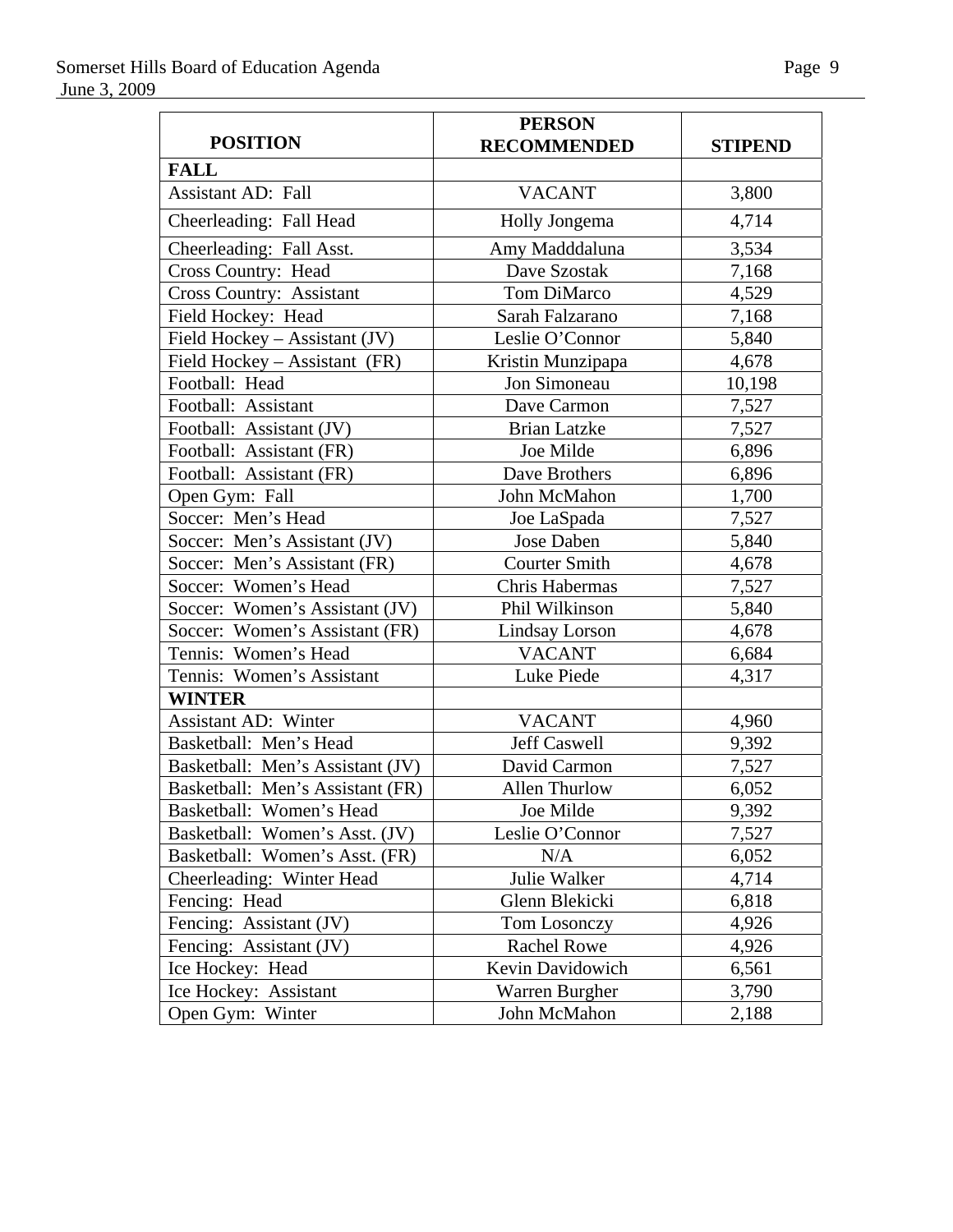| Ski Team: Head               | <b>VACANT</b>        | 6,362 |
|------------------------------|----------------------|-------|
| Swimming: Head               | Ed Tsuzuki           | 6,684 |
| Swimming: Assistant          | Luke Piede           | 4,317 |
| Winter Track: Head           | Dave Szostak         | 6,684 |
| Winter Track: Assistant      | Ashley Janosko       | 4,317 |
| Wrestling: Head              | David Brothers       | 9,392 |
| Wrestling: Assistant (JV)    | <b>VACANT</b>        | 7,527 |
| Wrestling: Assistant (FR)    | N/A                  | 6,052 |
| <b>SPRING</b>                |                      |       |
| <b>Assistant AD: Spring</b>  | <b>VACANT</b>        | 3,800 |
| Baseball: Head               | Jeff Falzarano       | 7,675 |
| Baseball: Assistant (JV)     | Jon Simoneau         | 5,840 |
| Baseball: Assistant (FR)     | Shawn Kelly          | 4,678 |
| Golf: Head                   | Joe Milde            | 6,362 |
| Lacrosse: Men's Head         | <b>Todd Pagel</b>    | 7,168 |
| Lacrosse: Men's Asst. (JV)   | <b>VACANT</b>        | 5,840 |
| Lacrosse: Men's Asst. (FR)   | N/A                  | 4,678 |
| Lacrosse: Women's Head       | Jessica McGinn       | 7,168 |
| Lacrosse: Women's Asst. (JV) | Jose Daben           | 5,840 |
| Lacrosse: Women's Asst. (FR) | N/A                  | 4,678 |
| Open Gym: Spring             | John McMahon         | 1,707 |
| Softball: Head               | Leslie O'Connor      | 7,675 |
| Softball: Assistant (JV)     | <b>VACANT</b>        | 5,840 |
| Softball: Assistant (FR)     | N/A                  | 4,678 |
| Tennis: Men's Head           | <b>Courter Smith</b> | 6,684 |
| Tennis: Men's Assistant (JV) | Eric Calabrese       | 4,317 |
| Track & Field: Men's Head    | David Carmon         | 7,675 |
| Track & Field: Women's Head  | Dave Szostak         | 7,675 |
| Track & Field: M/W Asst.     | <b>Brian Latzke</b>  | 5,840 |
| Track & Field: M/W Asst.     | Ashley Janosko       | 5,840 |
| Track & Field: M/W Asst.     | Carl Porambo         | 5,840 |
| Weight Training: Summer      | Jon Simoneau         | 1,707 |

**B) BHS Co-Curricular Stipend Positions\*** 

|                                 | <b>PERSON</b>      |                |
|---------------------------------|--------------------|----------------|
| <b>POSITION</b>                 | <b>RECOMMENDED</b> | <b>STIPEND</b> |
| <b>Activities Technician</b>    | N/A                | 3,972          |
| <b>Attendance Coordinator</b>   | N/A                | 7,782          |
| Bernardian: Literary Advisor    | Jacqueline Oswald  | 5,218          |
| Bernardian: Financial Advisor   | Jacqueline Oswald  | 2,388          |
| Creativity Action Service (CAS) | Paula Gray         | 2,494          |
| Class Advisor: Senior           | Jon Simoneau       | 4,075          |
| Class Advisor: Junior           | Joe Milde          | 3,546          |
| Class Advisor: Sophomore        | Angela Cerza       | 1,541          |
| Class Advisor: Freshman         | <b>Katy Lauber</b> | 1,438          |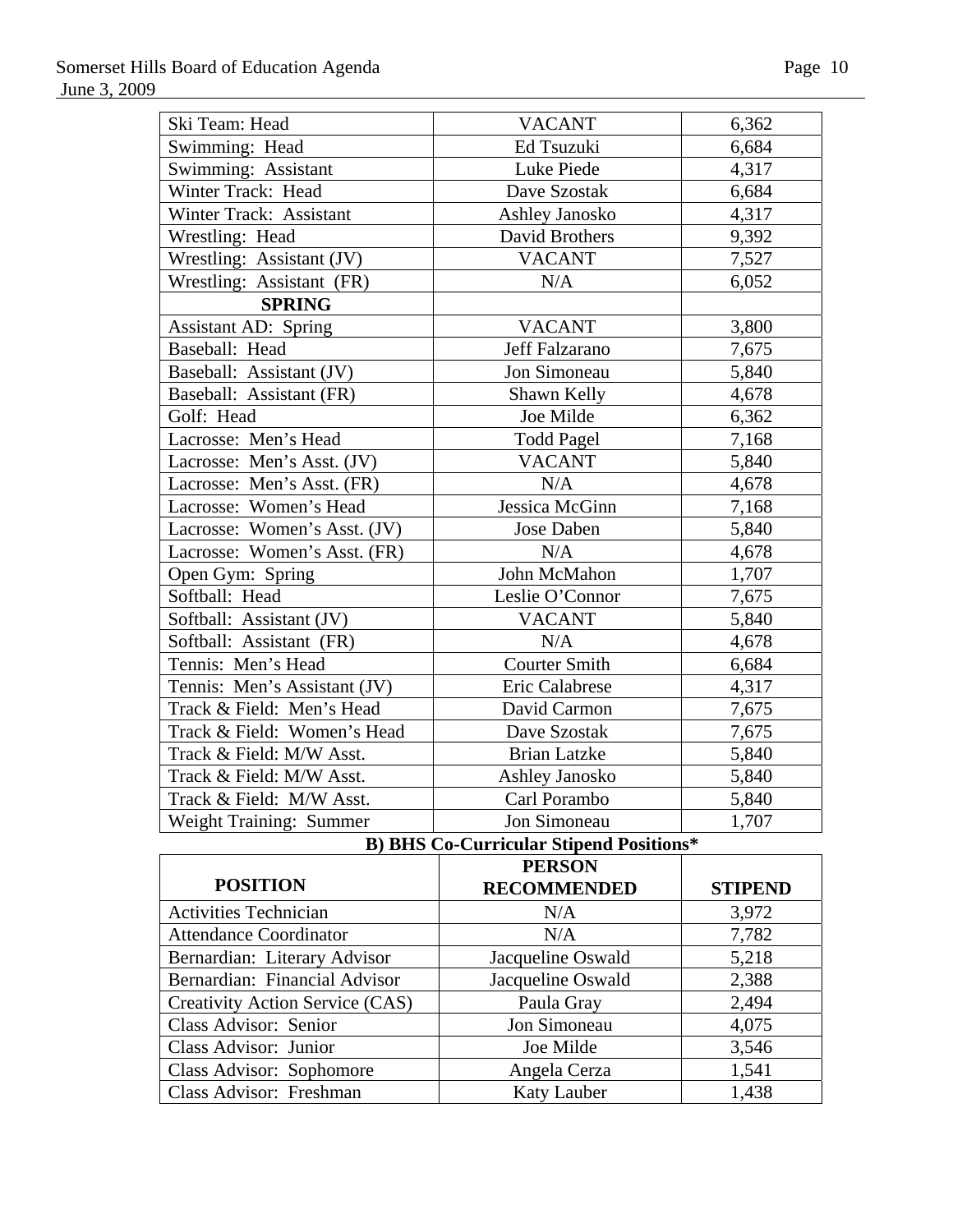| <b>Community Service</b>        | Craig Meyer           | 4,649 |
|---------------------------------|-----------------------|-------|
| Crimson                         | Heather Buterbaugh    | 5,007 |
| Drama: Fall Director            | Lynn Weltler          | 3,423 |
| Drama: Fall Assistant Director  | N/A                   | 1,541 |
| Forensics Team/Mock Trial Team  | <b>VACANT</b>         | 2,494 |
| <b>Green Team</b>               | <b>Andrew Hudson</b>  | 1,683 |
| Harvard Model Congress Advisor  | Jay Hogge             | 1,405 |
| Key Club                        | <b>Anne Connor</b>    | 3,099 |
| Marching Band: Director         | Fred Trumpy           | 9,822 |
| Marching Band: Assistant Front  | <b>Scott Lefurge</b>  | 4,366 |
| Marching Band: Asst. Marching   | <b>VACANT</b>         | 3,939 |
| Marching Band: Asst. Percussion | Jason Snyder          | 3,939 |
| Math League                     | LuAnn Falletta        | 2,325 |
| <b>Musical: Spring Director</b> | Lynn Weltler          | 4,443 |
| Musical: Spring Choreographer   | Larissa Trumpy        | 3,917 |
| Musical: Spring Instrumental    | Fred Trumpy           | 3,917 |
| Musical: Spring Asst. Director  | Judi Martin           | 2,315 |
| Musical: Spring Vocal           | <b>Steve Lawrence</b> | 3,551 |
| <b>National Honor Society</b>   | Katy Lauber           | 1,247 |
|                                 | Jay Hogge             | 1,247 |
| Peer Leadership                 | John Grund            | 8,164 |
| Peer Leadership - Asst. Advisor | Craig Meyer           | 3,920 |
| Pinnacle                        | <b>Suzy Cutler</b>    | 2,280 |
| <b>Science Team: Biology</b>    | <b>Tom DiMarco</b>    | 2,494 |
| Science Team: Chemistry I       | Joe Foglia            | 2,494 |
| Science Team: Chemistry II      | Chris Whitlock        | 2,494 |
| Science Team: Physics           | Jim Ferrara           | 2,494 |
| <b>Student Council</b>          | Paula Gray            | 4,921 |
| <b>Technology Honor Society</b> | Al Tinquist           | 2,494 |
| <b>TV Studio Coordinator</b>    | Jon Simoneau          | 7,835 |

# **C) Bernardsville Middle School Co-Curricular Positions**

|                                | <b>PERSON</b>             |                |
|--------------------------------|---------------------------|----------------|
| <b>POSITION</b>                | <b>RECOMMENDED</b>        | <b>STIPEND</b> |
| Clubs (per hour)               |                           |                |
| Art Club                       | Kathy LaCotta             | 40/hr          |
| Café Bulldog                   | <b>Vincent Terraciano</b> | 40/hr          |
| Digital Photography            | Kristen MacGorman         | 40/hr          |
| (Fall/Winter)                  |                           |                |
| Digital Photography (Spring)   | <b>Kathy Lacotta</b>      | 40/hr          |
| Drama Club                     | <b>Vincent Terraciano</b> | 40/hr          |
| <b>Destination Imagination</b> | Beverly Webb              | 2,431          |
| Drama: Fall                    | Lynn Weltler              | 2,431          |
| Drama: Fall Assistant          | <b>VACANT</b>             | 1,216          |
| Drama: Spring                  | Lynn Weltler              | 2,431          |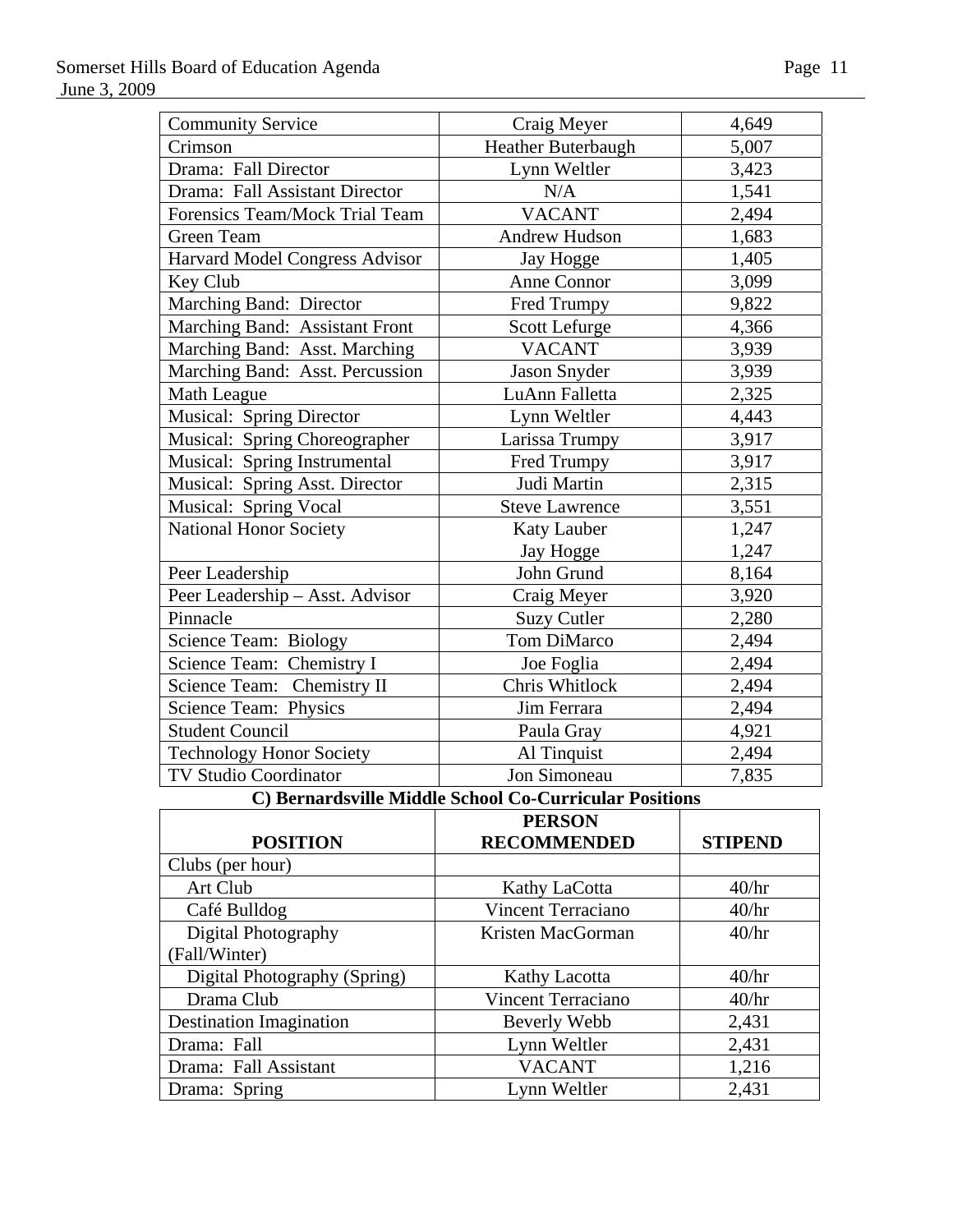| Drama: Spring Assistant                              | <b>VACANT</b>      | 1,216          |  |
|------------------------------------------------------|--------------------|----------------|--|
| Forensics                                            | Sally Kasulanis    | 2,431          |  |
| Open Gym: Boys' Fall                                 | <b>TBD</b>         | 542            |  |
| Open Gym: Girls Fall                                 | <b>TBD</b>         | 542            |  |
| Open Gym: Boys' Winter                               | <b>TBD</b>         | 542            |  |
| Open Gym: Girls Winter                               | <b>TBD</b>         | 542            |  |
| Open Gym: Boys Spring                                | <b>TBD</b>         | 542            |  |
| Open Gym: Girls Spring                               | <b>TBD</b>         | 542            |  |
| <b>Literary Magazine</b>                             | Joy White          | 2,431          |  |
| Newspaper                                            | Joy White          | 2,431          |  |
| Peer Leadership                                      | Lisa Drew          | 2,431          |  |
| Robotics                                             | Hank Oosterveld    | 2.431          |  |
| Science Team: Earth Science                          | <b>Brian King</b>  | 2,431          |  |
| <b>Service Organization</b>                          | Kristene Both      | 3,500          |  |
| <b>Student Activities</b>                            | <b>TBD</b>         | 1,865          |  |
| <b>Student Council</b>                               | Amanda Morawick    | 2,640          |  |
| Team Leader - Grade 5                                | Beverly Webb       | 2,335          |  |
| Team Leader - Grade 6                                | Lori Wisniewski    | 2,335          |  |
| Team Leader - Grade 7                                | Kim Flynn          | 2,335          |  |
| Team Leader - Grade 8                                | Tom Ellard         | 2,335          |  |
| <b>Vocal Music Accompanist</b>                       | Jim Little         | 1,088          |  |
| Yearbook                                             | Kristen MacGorman  | 2,431          |  |
| D) Bedwell Elementary School Co-Curricular Positions |                    |                |  |
| <b>POSITION</b>                                      | <b>PERSON</b>      |                |  |
|                                                      | <b>RECOMMENDED</b> | <b>STIPEND</b> |  |

|                                       | <b>RECOMMENDED</b> | <b>STIPEND</b> |
|---------------------------------------|--------------------|----------------|
| <b>Community Service Advisor</b>      | Laurie Heppes/     | 1,431          |
|                                       | Cindy Forsythe     | 1,431          |
| <b>FOSS</b> Coordinator               | Karen Schessler    | 1,322          |
| <b>Student Activities Coordinator</b> | Gretchen Dempsey/  | 933            |
|                                       | Deb Rokosky        | 933            |
| Team Leader – Grade K                 | Jonelle Scibelli   | 2,335          |
| Team Leader – Grade 1                 | Lauren Smith       | 2,335          |
| Team Leader – Grade 2                 | Emma Davis         | 2,335          |
| Team Leader – Grade 3                 | Darcey Brooten     | 2,335          |
| Team Leader – Grade 4                 | Sophia Seelig      | 2,335          |
| <b>Tutor Mentor</b>                   | TBD (Jan.2010)     | 55.76/hr       |
| Homework Club                         | TBD (Jan.2010)     | 55.76/hr       |
| <b>Continental Math Program</b>       | <b>Emily Pike</b>  | 55.76/hr       |
| <b>Word Masters Program</b>           | <b>Emily Pike</b>  | 55.76/hr       |

# **XV. Neighborhood Relations**

- **XVI. Community Relations**
- **XVII. Supplementary Matters**